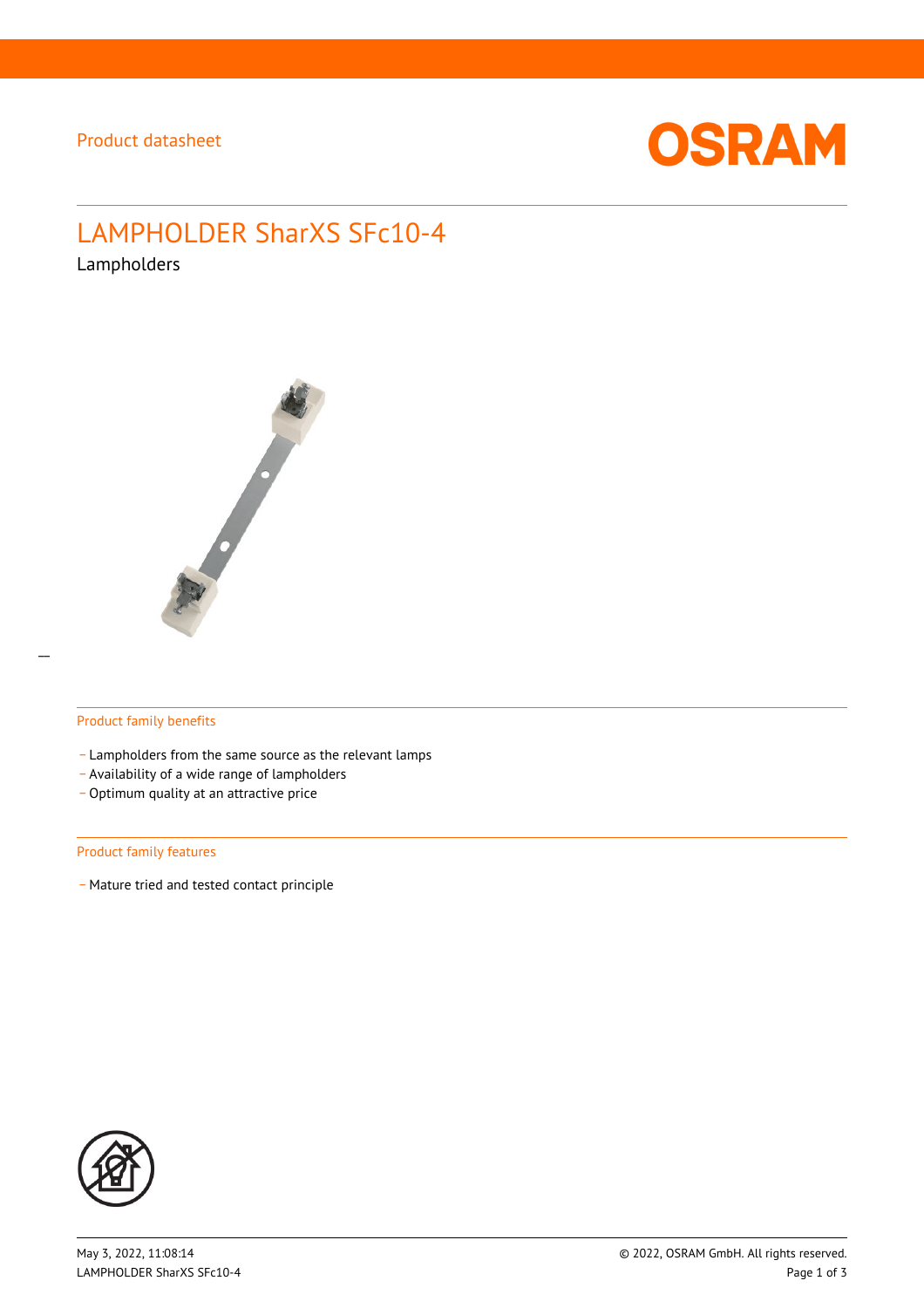# Product datasheet

## Technical data

## **Electrical data**

| Lamp wattage     | 1500 W         |
|------------------|----------------|
| Lamp voltage     | 1000 V         |
| Ignition voltage | 25 kVp $^{1)}$ |
| Lamp current     | 15.0 A         |

 $1)$  Maximum (pulse rating; peak voltage can be up to 1.4 times higher)

## **Dimensions & weight**



| Lead cross section of lead or clamp | 4 7 4<br>mm <sup>2</sup> |
|-------------------------------------|--------------------------|
|                                     |                          |

## **Temperatures & operating conditions**

| 250 °C<br>Max. permitted ambient temp. pinch point |  |
|----------------------------------------------------|--|
|----------------------------------------------------|--|

#### **Environmental information**

 $\overline{a}$ 

| Information according Art. 33 of EU Regulation (EC) 1907/2006 (REACh) |               |  |  |  |
|-----------------------------------------------------------------------|---------------|--|--|--|
| Date of Declaration                                                   | 19-01-2022    |  |  |  |
| <b>Primary Article Identifier</b>                                     | 4008321302175 |  |  |  |
| Declaration No. in SCIP database                                      | In work       |  |  |  |